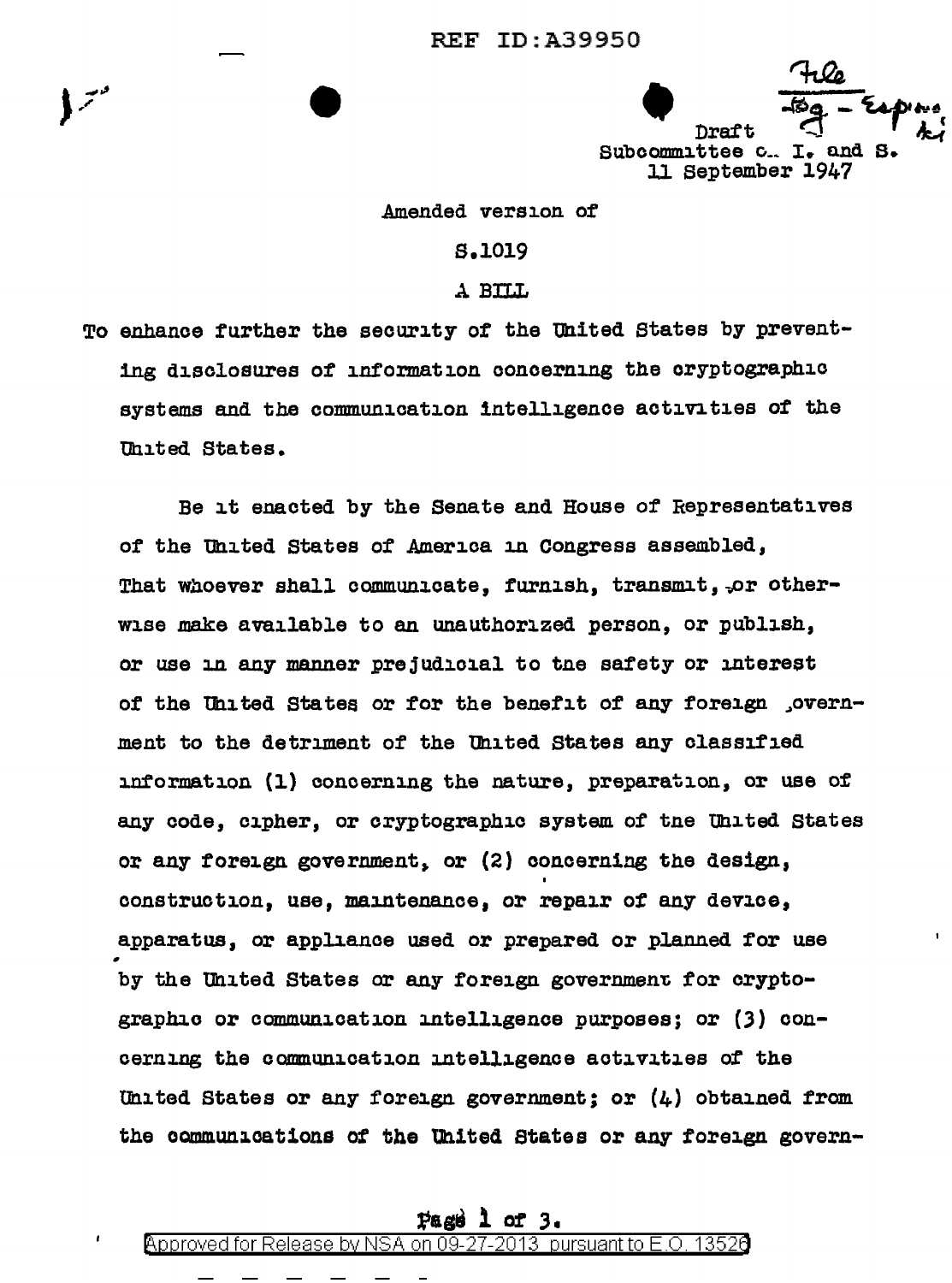# REF ID:A39950 ----------------

Subcommittee on I. & S. 11 September 1947 S.1019-Amended<br>
----------------

ment by the processes of communication intelligence, shall be fined not more than \$10,000 or imprisoned not more than ten years or both.

•

 $\mathbf{v} = \begin{bmatrix} 1 & 1 \\ 1 & 1 \end{bmatrix}$ 

Sec. 2. (a) The term "olassified information" as used herein shall be construed to mean information which, at the • time of a violation under this Act. is, for reasons of national security, specifically designated by a United States goverhment agency for limited or restricted dissemination or distribution.

(b) The terms "code", "cipher", and "cryptographic system" as used herein shall be construed to include In their meanings, in addition to their usual meanings, any method of secret writing and any mechanical or electrical device or method used for the purpose of disguising or concealing the contents or the meanings of communications. The term "cryptographic purposes" as used herein is correspondingly extended in the scope of its moaning.

 $(c)$  The term "foreign government" as used herein shall be construed to include in its meaning any person or persons acting or purporting to act for or on behalf of any faction, party, department, agency, bureau, or military force of or within a foreign country, or for or on behalf of any government or any person or persons purporting to act as a